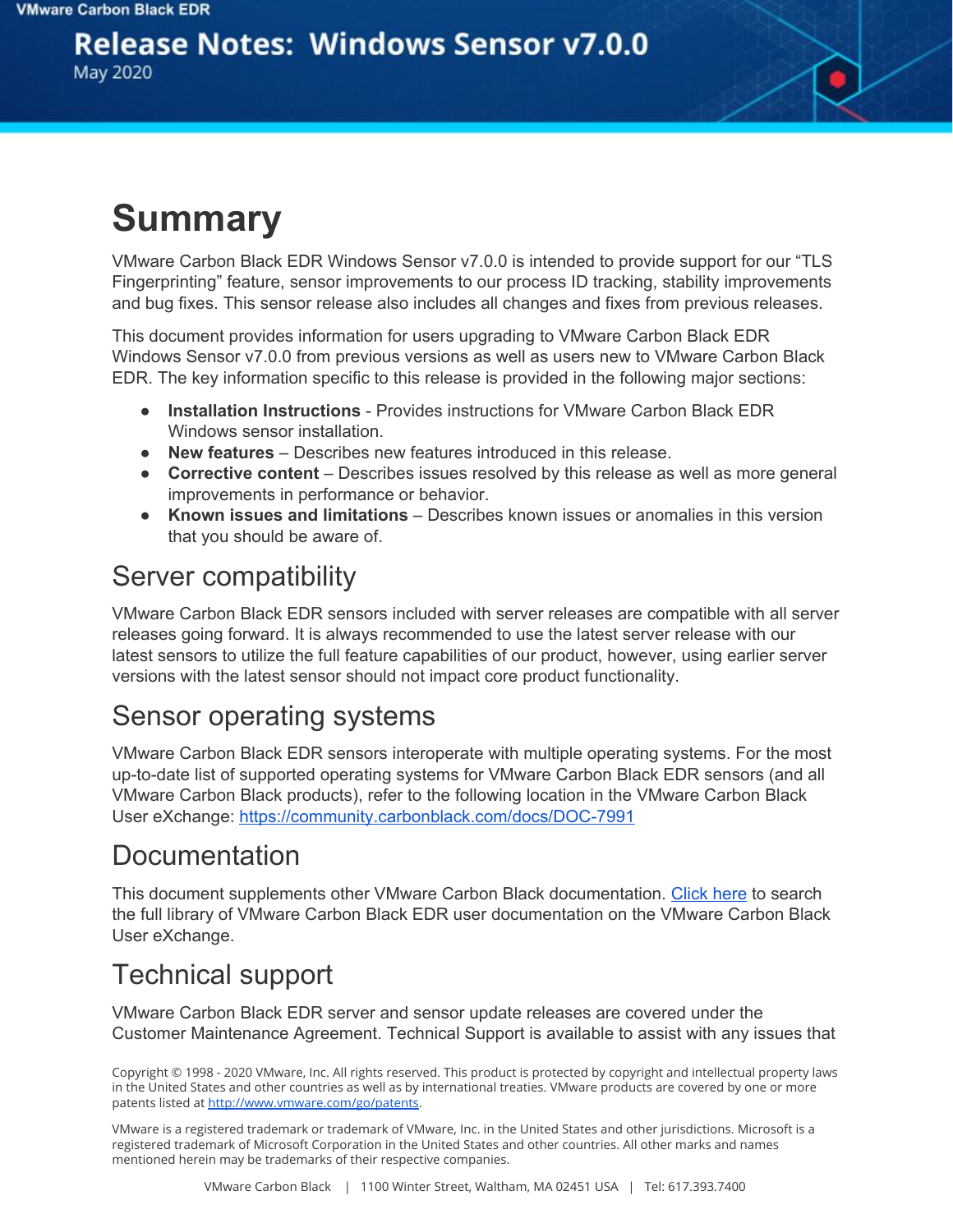might develop during the installation or upgrade process. Our Professional Services organization is also available to assist to ensure a smooth and efficient upgrade or installation.

**Note:** Before performing an upgrade, VMware Carbon Black recommends reviewing content on the User eXchange for the latest information that supplements the information contained in this document.

## **Installation Instructions**

To install the sensors on to your server, run through the following instructions:

- 1. Ensure your VMW CB EDR YUM repo is set appropriately:
	- a. The VMW CB EDR repository file to modify is */etc/yum.repos.d/CarbonBlack.repo*
	- b. Baseurl = [https://yum.distro.carbonblack.io/enterprise/stable/\\$releasever/\\$basearch/](https://yum.distro.carbonblack.io/enterprise/stable/$releasever/$basearch/)
- 2. On the VMW CB EDR server, clear the YUM cache by running the following command:
	- *a. yum clean all*
- 3. After the YUM cache has been cleared, download the sensor install package by running the following command:
	- a. Run *yum install --downloadonly --downloaddir=<package local download directory> <package>*
		- i. **Note:** The *<package local download directory>* is a directory of your choice
		- *ii.* **Note:** *<package>* is replaced by *cb-sensor-7.0.0.16723-win*
- 4. Install the new sensor package on the VMW CB EDR server by running the command:
	- *a. rpm -i --force <package>*
- 5. Make the new installation package available in the server console UI by running the command:
	- a. */usr/share/cb/cbcheck sensor-builds --update*
		- *i.* **Note:** If your groups have *Automatic Update* enabled, the sensors in that group will start to automatically update.

Your new sensor versions should now be available via the console. For any issues, please contact VMware Carbon Black Technical Support.

**Important Note:** Installations and upgrades (as well as uninstallations and downgrades) of the sensor on Windows XP and Windows Server 2003 **will require a reboot** in order to properly load (or unload) our software drivers.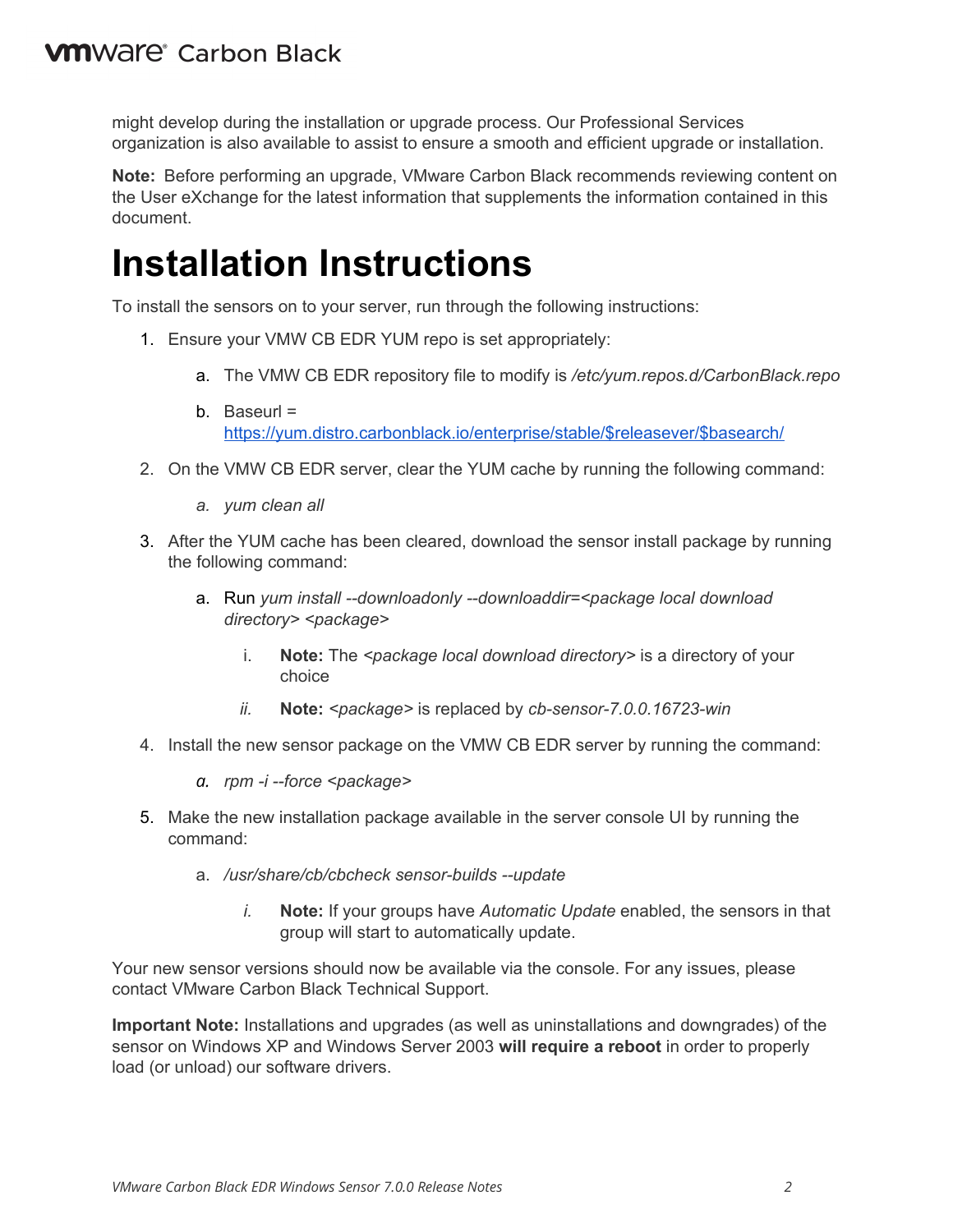For all other Windows OS, it is always encouraged to conduct a reboot of the endpoint after installation (or restart) of our sensor to ensure the sensor properly captures the full historical data of all running processes and associated information.

## **New Features**

This release provides the following new feature content:

- **TLS Fingerprinting**: In conjunction with our CB EDR 7.1.0 Server, the v7.0.0 Windows sensor captures and reports JA3 and JA3S hashes (or "fingerprints") of an SSL/TLS Handshake to provide additional telemetry into encrypted communications. [CB-29819]
- **P.I.D. Tracking Improvements**: The v7.0.0 Windows sensor release improves upon our process ID tracking to better maintain parent/child lineage of process events. [CB-27214]

# **Corrective Content**

This release provides the following corrective content changes:

- Fixed a bug where running the 'sc control carbon black 202' command did not reset the "Kernel Dropped Event Count" counter. [CB-28702]
- Improved capturing and reporting of file renames. [CB-28751]
- Improved Sensor. log file to capture and report changes that impact the sensor's health score. [CB-29058]
- Improved the help section of sensordiag.exe program to add descriptions for sensordiag types C, D, and E. [CB-29528]

# **Known Issues and Limitations**

Known issues associated with this version of the sensor are included below:

- **Enabling Collection of Binary Info on Running Sensors Does Not Immediately Report Previously Observed Binary Info:** Sensors which enable collection of binary information (post sensor installation) will not see binary information for binaries already observed while collection of binary info was disabled. This can be worked around through an uninstall and reinstall of the sensor. [CB-30893]
- **Disabling DNS Name Resolution For NetConn Events:** Customers have observed that the Windows sensor can report high CPU utilization by the Carbon Black service ('cb.exe') on machines with a continually large number of network connections (e.g. DHCP/DNS servers, Domain Controllers, etc.). To help alleviate the high CPU utilization, without having to disable collection of network connection events, the windows sensor can be configured to disable DNS name resolution in data collection for network connection events by configuring the windows registry key [CB-17552]: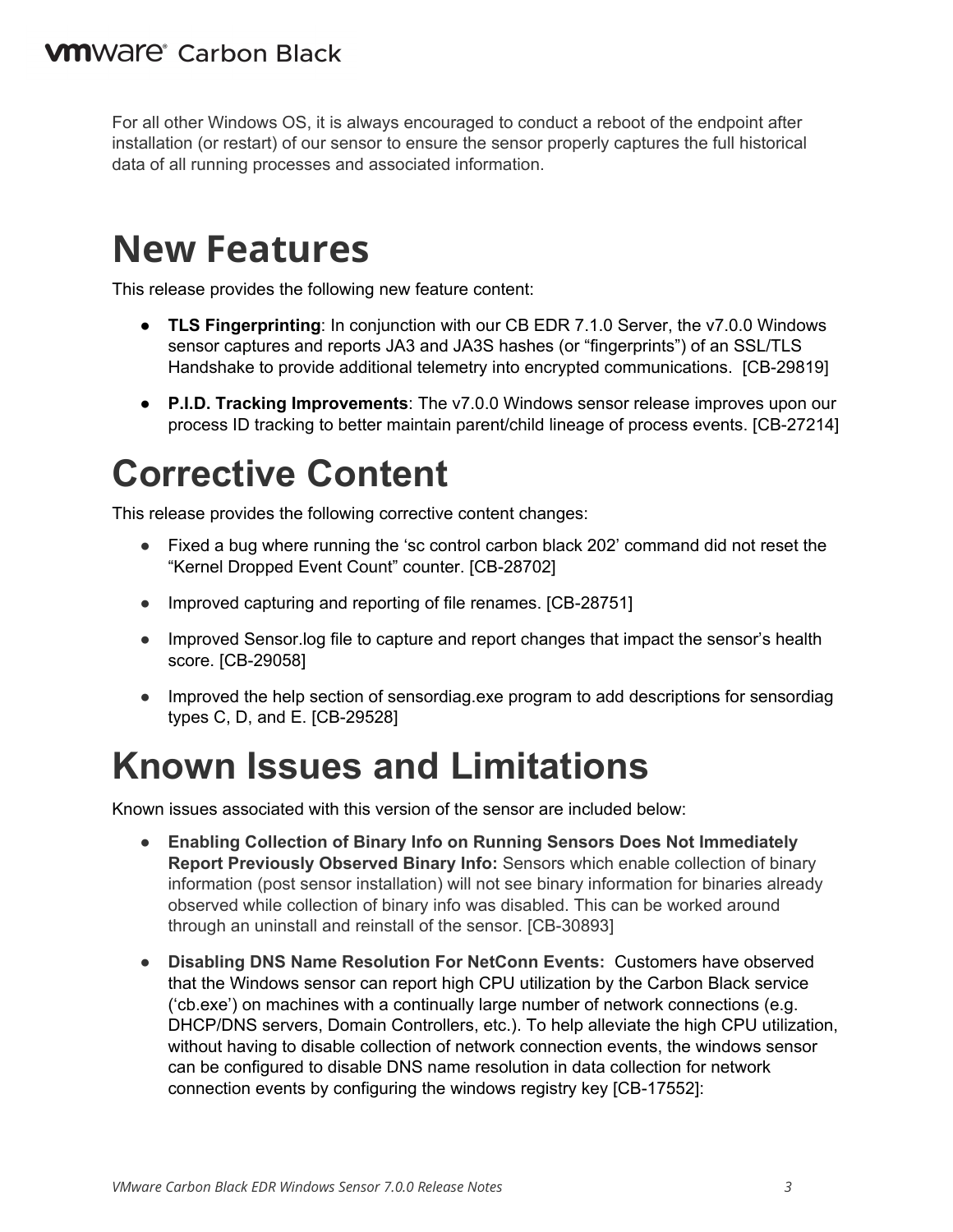#### **VM**Ware<sup>®</sup> Carbon Black

#### [HKEY\_LOCAL\_MACHINE\SOFTWARE\CarbonBlack\config]

"DisableNetConnNameResolution"=dword:00000001

- **Tamper Detection Events Generated When Restarting Sensor Service from Response Server:** Customers restarting the sensor service from the server console, with Tamper Detection enabled, will observe Tamper Detection alerts that will be assigned to the cb.exe process of the outgoing process. [CB-21882]
- **Obfuscated Windows Sensors Will Not Start After First Reboot:** Windows sensors installed from an obfuscated sensor group will not start after first reboot. A second reboot will start the sensor service. [CB-28062]
- **CB Entries Remaining in Add/Remove Programs:** Customers uninstalling their CB EDR Windows sensor through uninst.exe will notice remaining CB entries in the Add/Remove Programs window. [CB-28059]
- **CB Branding Is Different Between MSI and EXE Installers:** Customers using the Add/Remove Program window to manage their CB EDR Windows sensor installation should be aware that the CB branding between the MSI and EXE installers is different. [CB-28063]
- **Install/Uninstall & Upgrade/Downgrade of Sensor on WinXP & WinServer2003 Requires Reboot:** Customers running the Windows sensor on a Windows XP or Windows Server 2003 machine should note that a reboot of the machine will be required for all install/uninstall and upgrade/downgrade methods in order to successfully load and unload CB drivers. [CB-28261]
- **CB Protection Upgrade Needed:** Customers who are running CB Protection to tamper protect the CB Response Sensor and do not opt-in to CDC will need to update their tamper rule settings for CB Protection to the latest "CB Response Tamper Protection" Rapid Config (if running CBP 8.x) or Updater (if running CBP 7.x) in order to successfully upgrade/downgrade their CB Response sensor. Please contact technical support to obtain the latest Rapid Config or Updater for CBP. [CB-15941]

# **Contacting Support**

Use one of the following channels to request support or ask support questions:

- **Web:** User [eXchange](https://community.carbonblack.com/)
- **Email:** [support@carbonblack.com](mailto:support@carbonblack.com)
- **Phone:** 877.248.9098
- **Fax:** 617.393.7499

## Reporting Problems

When contacting Carbon Black Technical Support, be sure to provide the following required information about your question or issue:

● **Contact:** Your name, company name, telephone number, and email address